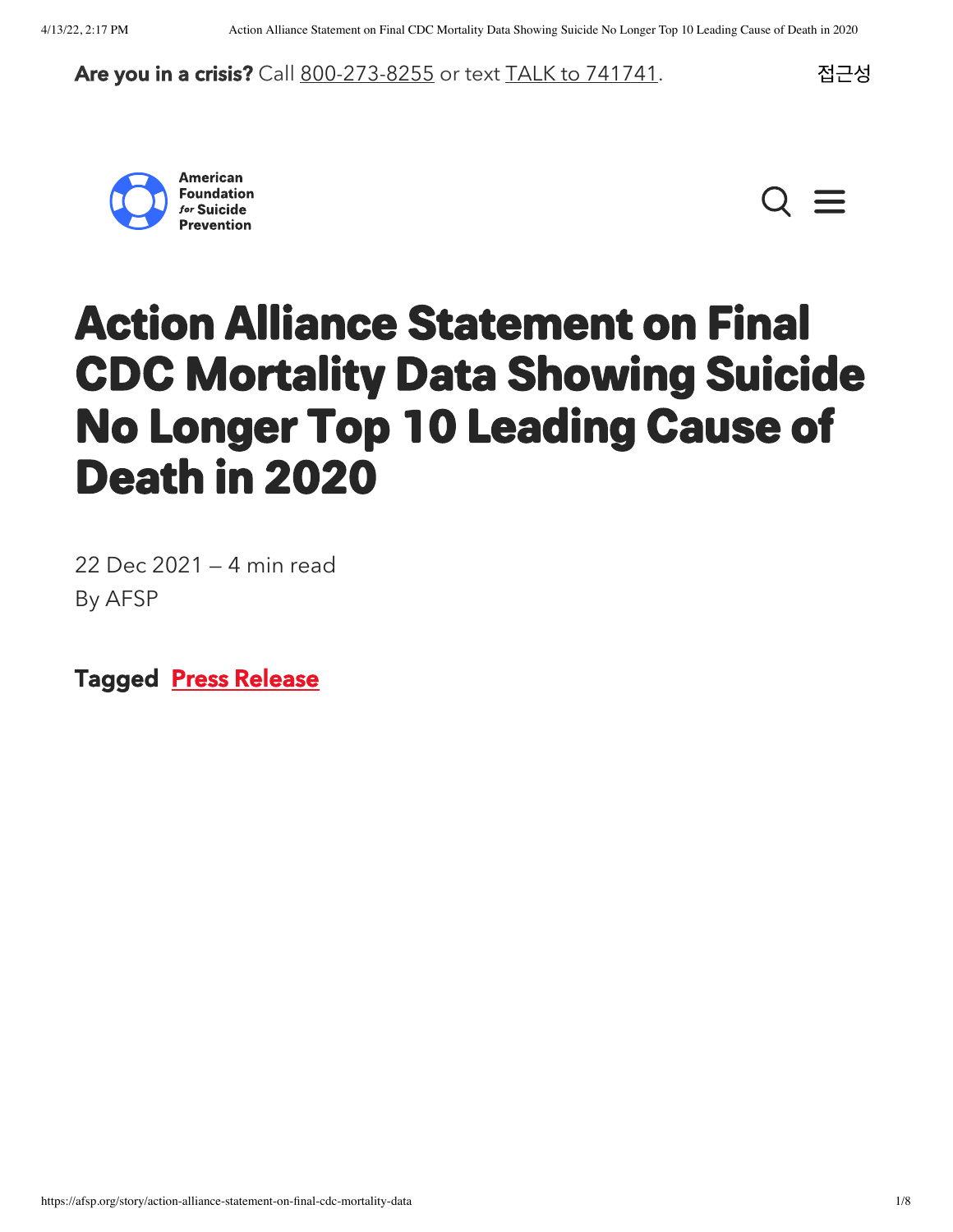

### Share this Story



A media statement informed by members of the National Action Alliance for Suicide Prevention's (Action Alliance) [Messaging](https://theactionalliance.org/task-force/messaging) Work Group in response to today's CDC mortality data brief.

While suicide rates likely decreased slightly in 2020, it is still a critical public health issue that needs to be made a national priority

[WASHINGTON,](https://www.cdc.gov/nchs/products/databriefs/db427.htm) DC (December 22, 2021) - The final 2020 mortality data

released today by the Centers for Disease Control and Prevention's (CDC) National Center for Health Statistics show that suicide is no longer a leading cause of death—in large part due to the death toll from COVID-19. But this in no way means that suicide is not still a critical public health issue, as we can't assume a downward trend based solely on one or two years of data. In fact, [provisional](https://www.cdc.gov/nchs/data/vsrr/VSRR016.pdf) CDC suicide counts for 2020 still show that there were an estimated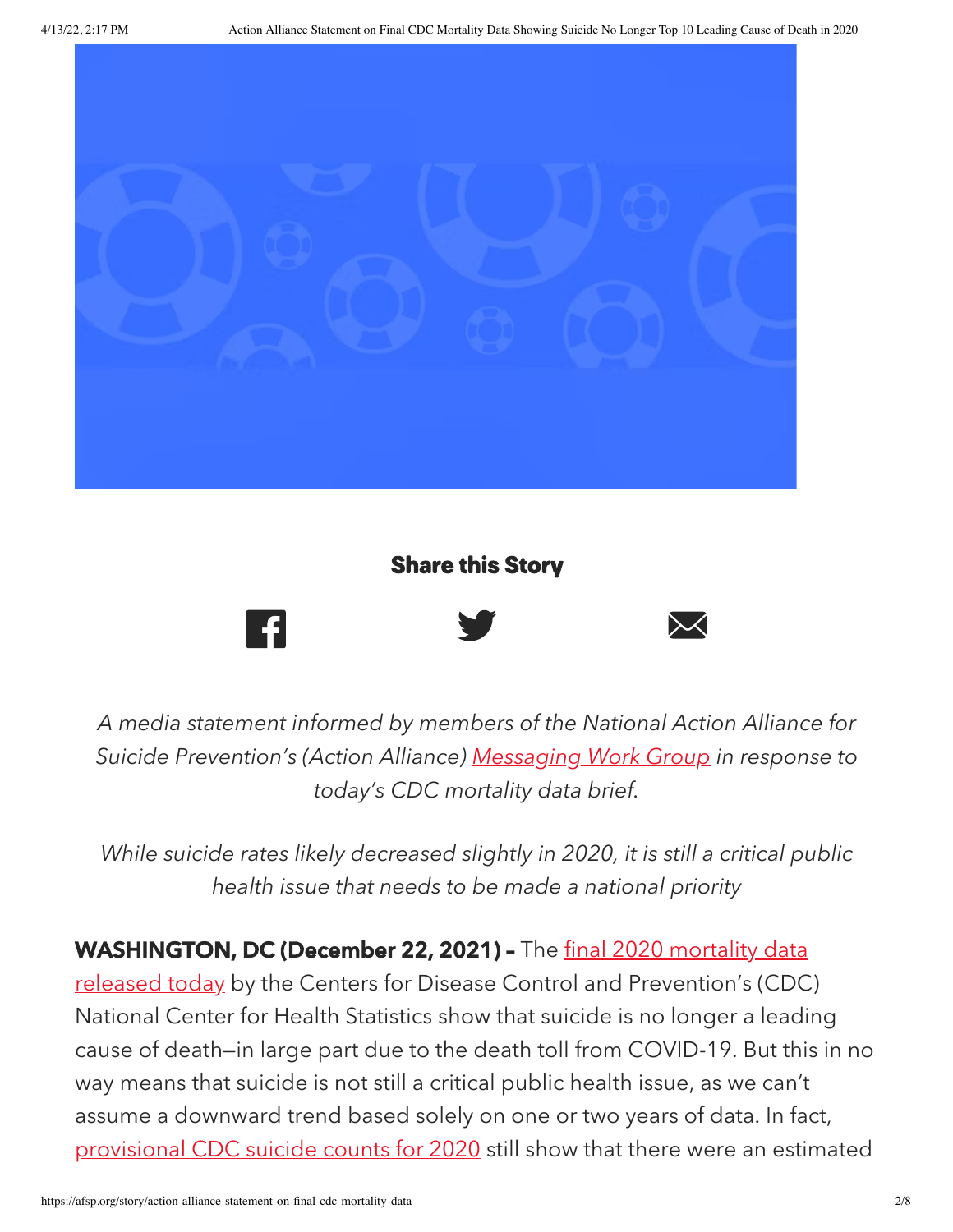45,855 lives lost to suicide in the U.S.—which does not take into consideration the millions of other Americans who experienced suicidal thoughts during this same period. We also recognize that while it appears age-adjusted suicide rates likely declined in 2020 when compared to 2019, there was also an estimated increase in suicide rates among certain populations, such as Black and American Indian/Alaska Native males. In response, it's imperative that our country take swift action to make suicide prevention a national priority. Greater, more urgent efforts are needed to 1) strengthen our data collection systems and research investments, 2) ensure equitable delivery of care, and 3) achieve systemic changes, particularly around our crisis response infrastructure.

To better understand the full picture of suicide in our country—and to help us to better identify, intervene, and mitigate suicide and suicide-related distress closer to real-time data is critical. Much like we have real-time data collection systems for other leading public health issues, including COVID-19, the same is needed when it comes to suicide and suicide-related behaviors. In addition, we need more robust investments in research—from both the public and private sectors—so we can assess the effectiveness of suicide prevention approaches, identify how best to implement them, and evaluate how different strategies work together. Research has played a critical role in identifying populations who are at higher risk for suicide and identifying evidence-based strategies that work, but more research is needed.

To see a sustained, long-lasting decrease in the suicide rate—especially among higher risk populations—we also must ensure there is an equitable delivery of comprehensive and effective suicide prevention and mental health services. This means ensuring that there is more suicide prevention research, education, and services that are informed by and culturally appropriate for these disproportionately impacted communities, such as Black, Latinx, American Indian/Alaska Native, Asian American/Pacific Islander, and LGBTQ. Finally, to save lives in the U.S. and make sustainable and long-term change, we also need to implement systemic changes, such as strengthening our crisis services infrastructure. This is especially needed as we prepare for the impending 2022 rollout of 988, the national three-digit number for suicide prevention and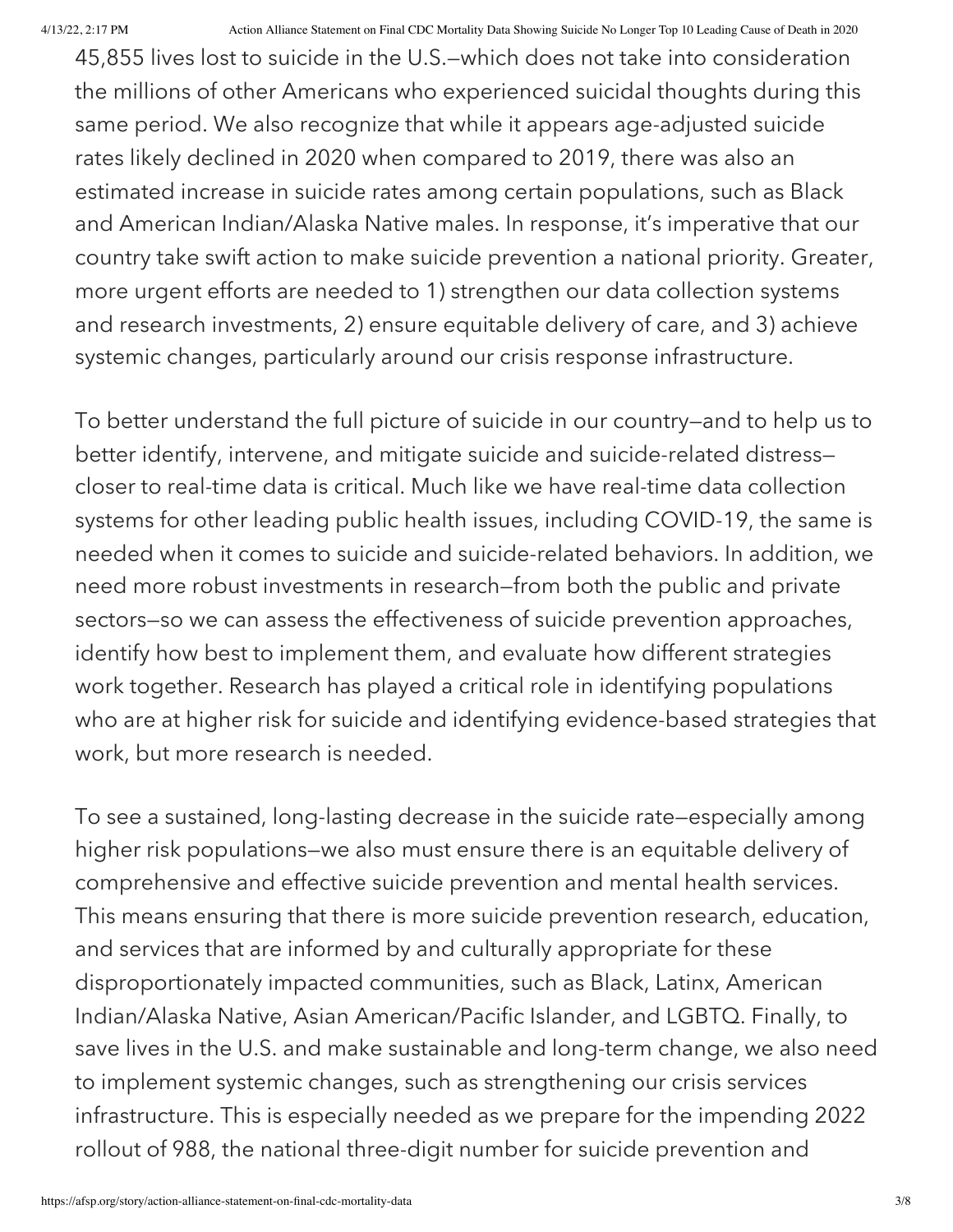mental health crises. It's imperative that we ensure an integrated, sustainable, equitable, well-resourced crisis infrastructure that provides a full continuum of care for those who may be struggling or in crisis. While a three-digit number is an important first step towards improving access to our nation's crisis services, a number alone is not enough.

With tens of thousands of lives at stake and millions of Americans struggling with suicidal thoughts each year—and the long-term mental health and suiciderelated impacts of the pandemic still to be determined—the time for action is now.

# # #

## FOR MEDIA PARTNERS:

Research shows that the media may influence suicide rates by the way they report on suicide. Evidence suggests that when the media tell stories of people positively coping in suicidal moments, more suicides can be prevented. We urge all members of the media working on these stories to refer to the [Recommendations](http://www.reportingonsuicide.org/) for Reporting on Suicide for best practices for safely and accurately reporting on suicide (such as including the **National Suicide** Prevention Lifeline [800-273-TALK](https://suicidepreventionlifeline.org/) [8255]). For stories of persons with lived experience of suicidality and finding hope, refer to [www.lifelineforattemptsurvivors.org.](http://www.lifelineforattemptsurvivors.org/)

## NATIONAL ACTION ALLIANCE FOR SUICIDE PREVENTION:

The National Action Alliance for Suicide [Prevention](http://actionallianceforsuicideprevention.org/) (Action Alliance) is the [public-private](http://actionallianceforsuicideprevention.org/national-strategy-suicide-prevention-0) partnership working to advance the National Strategy for Suicide Prevention and make suicide prevention a national priority. The Substance Abuse and Mental Health Services [Administration,](https://www.samhsa.gov/) through the Suicide Prevention Resource Center grant, provides funding to **[EDC](http://www.edc.org/)** to operate and manage the Secretariat for the Action Alliance, which was launched in 2010. Learn more at [theactionalliance.org](https://theactionalliance.org/) and join the conversation on suicide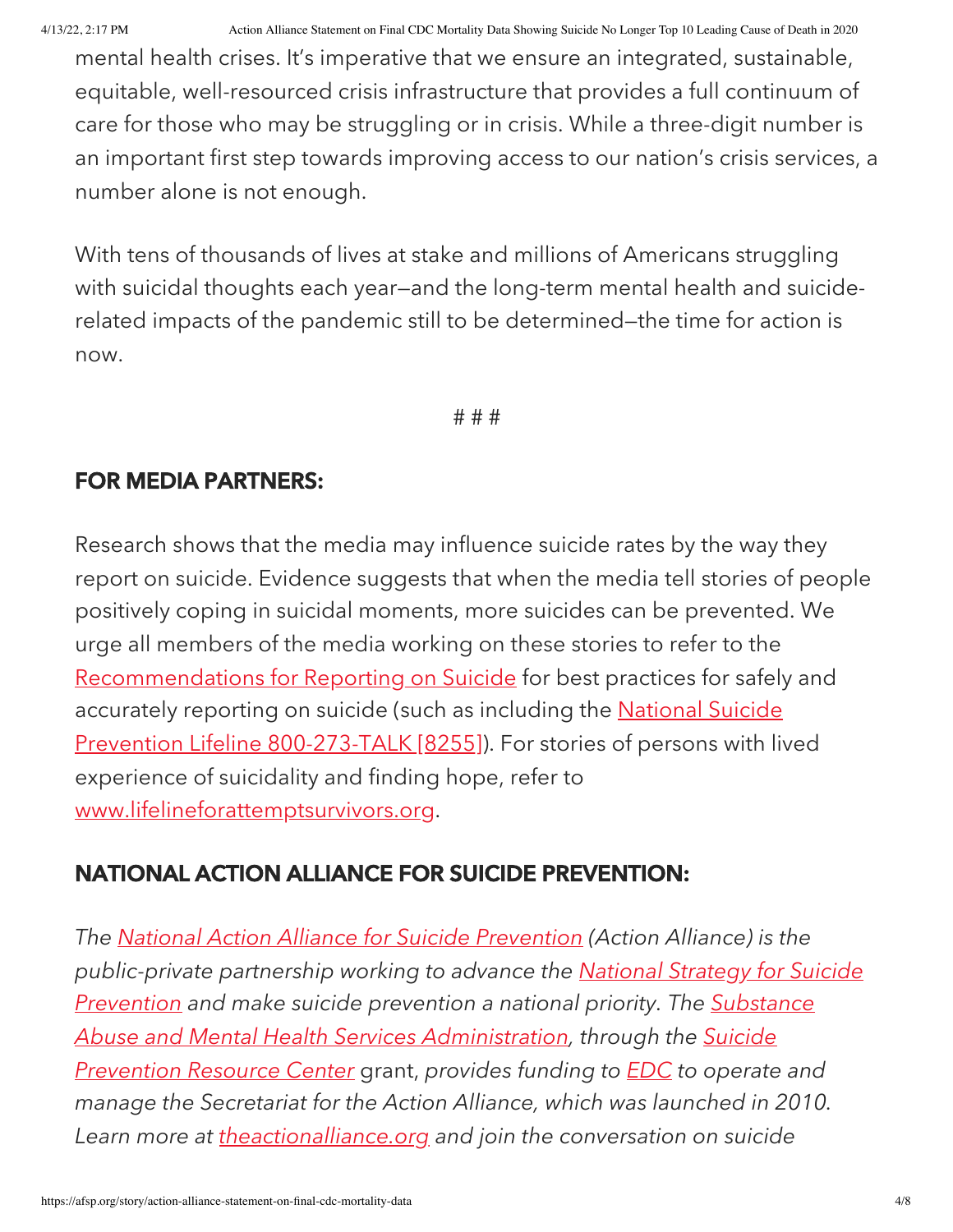prevention by following the Action Alliance on **[Facebook](https://www.facebook.com/ActionAlliance/)**, [Twitter,](https://twitter.com/Action_Alliance) [LinkedIn,](https://www.linkedin.com/company/national-action-alliance-for-suicide-prevention) and [YouTube](https://www.youtube.com/TheActionAlliance).

## MENTAL HEALTH & SUICIDE PREVENTION NATIONAL RESPONSE TO COVID-19:

The Mental Health & Suicide [Prevention](https://nationalmentalhealthresponse.org/) National Response to COVID-19 (National Response) is a dynamic, diverse, nonpartisan group of leading public and private sector organizations that are committed to driving meaningful, lasting change through collaboration, leadership, and action. As an initiative of the Action Alliance, the National Response is the unifying national voice and galvanizing force for accelerating actionable solutions to strengthen mental health, suicide prevention, and resilience for all Americans.

# **Comments**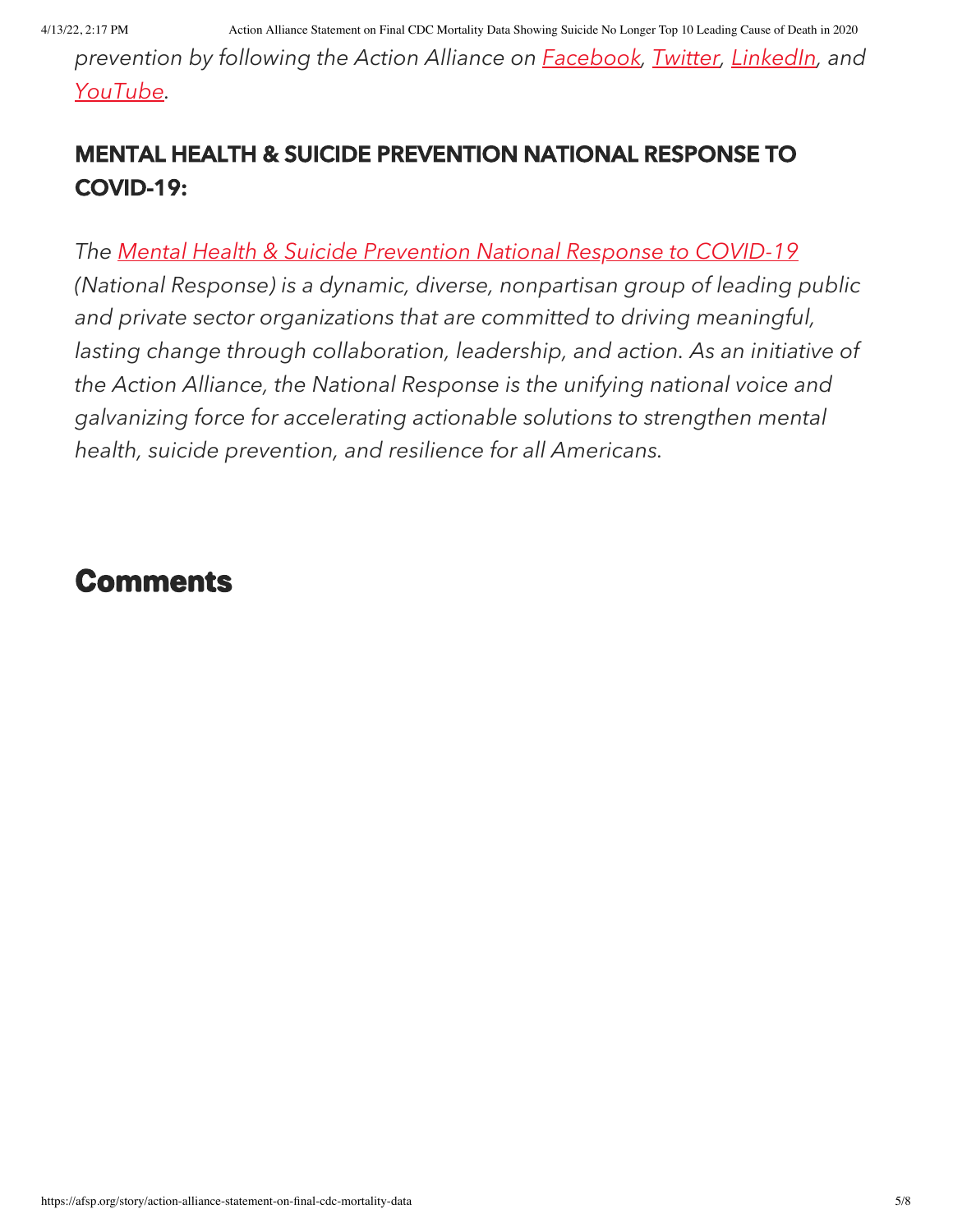#### **1 Comment**

Sort by **Oldest** 

Add a comment...



#### **Chris McCalley**

The CDC has boched data on Covid so how can they be trusted with data on suicide? Now more than ever with mandates, masks, isolation is suicide more on the rise. This is in large part due to the policies and recommendations by the CDC so I am suggesting this data coulb be manipulated to cover up this rise. They do not want to be blamed so likde covid where they manipulate the numbers, they could be doing the same. How sick, these are people's lives, especially children.

Like · Reply · [13w](https://afsp.org/story/action-alliance-statement-on-final-cdc-mortality-data/?fb_comment_id=5088876444457487)

[Facebook Comments Plugin](https://developers.facebook.com/products/social-plugins/comments/?utm_campaign=social_plugins&utm_medium=offsite_pages&utm_source=comments_plugin)

# Connection makes a difference

[Find a chapter](https://afsp.org/find-a-local-chapter)

# Sign up for email alerts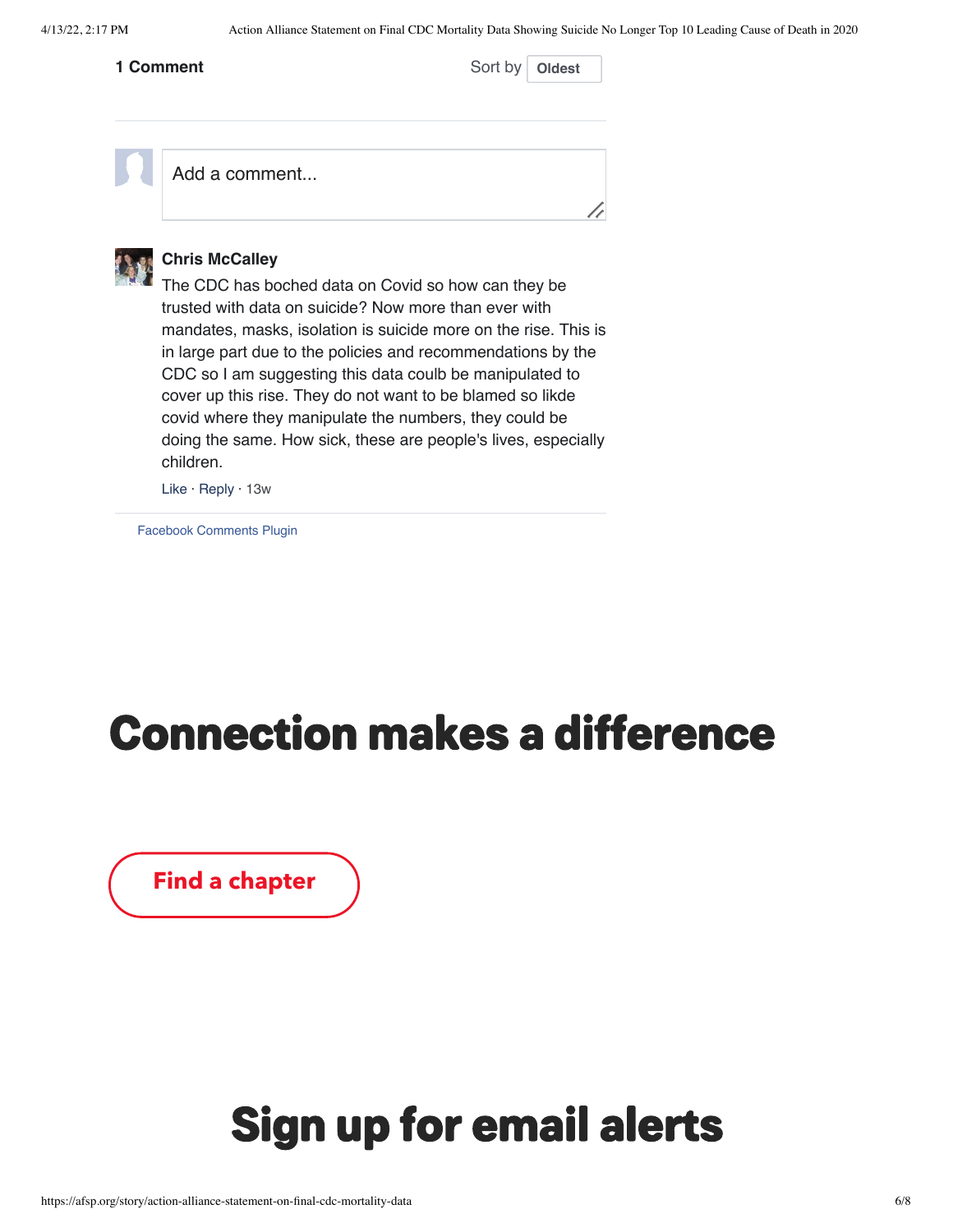4/13/22, 2:17 PM Action Alliance Statement on Final CDC Mortality Data Showing Suicide No Longer Top 10 Leading Cause of Death in 2020

Receive updates from the American Foundation for Suicide Prevention

## Subscribe

### Are you in a crisis?

Please call the National Suicide [Prevention](https://suicidepreventionlifeline.org/) Lifeline at [800-273-8255](tel:+18002738255).

Or contact the [Crisis](https://crisistextline.org/) Text Line by texting TALK to [741741](sms:741741&body=TALK).

About AFSP

Get [Help](https://afsp.org/get-help)

Make a [Difference](https://afsp.org/make-a-difference)

Local Chapters